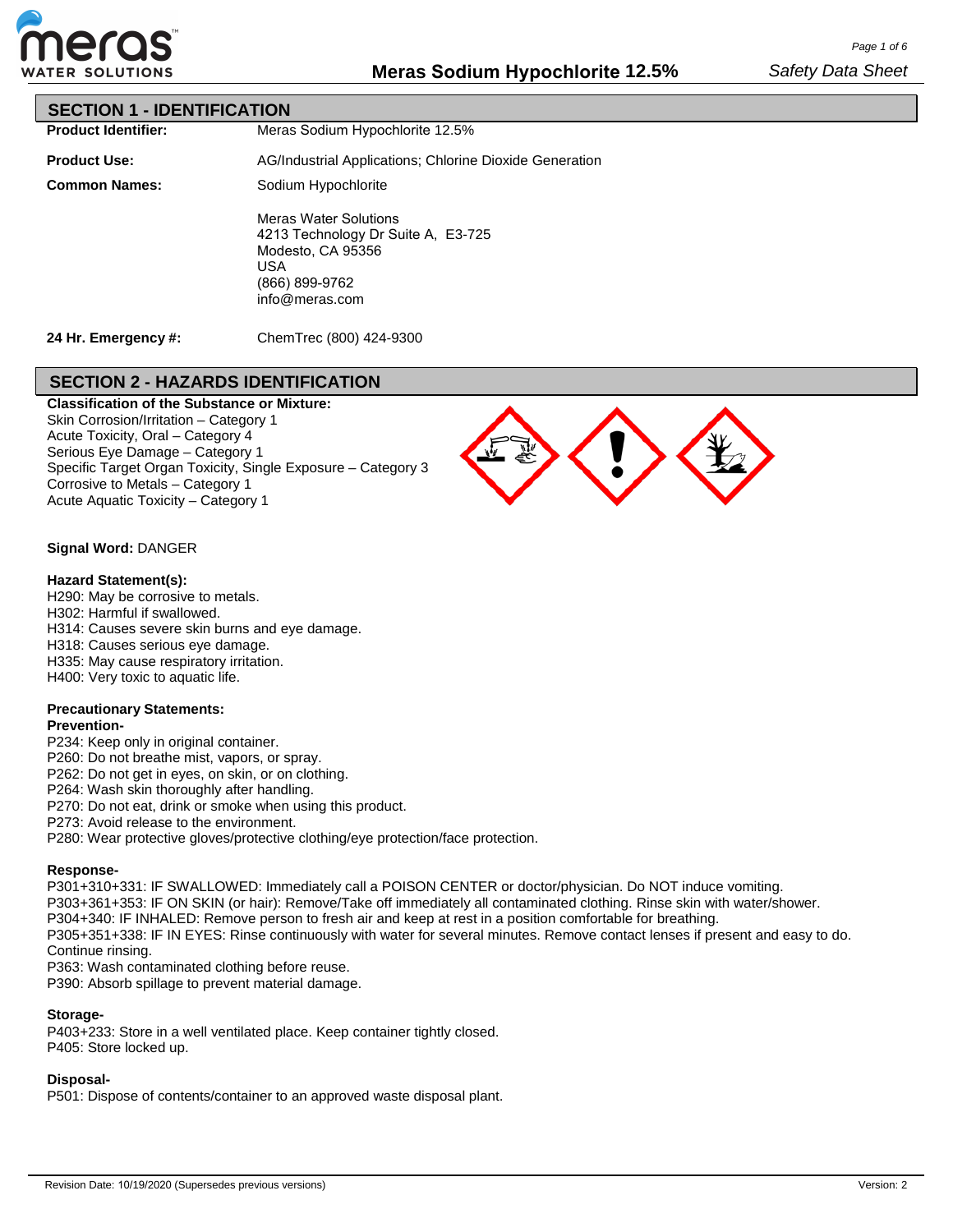

# **SECTION 3 - COMPOSITION / INFORMATION ON INGREDIENTS**

| Ingredient(s)          | <b>CAS No.</b> | (%)<br><b>Concentration</b> |
|------------------------|----------------|-----------------------------|
| Sodium<br>Hypochlorite | 7681-52-9      | 12.5%<br>$\sim$<br>$\sim$   |

| <b>SECTION 4 - FIRST-AID MEASURES</b>                                                                  |                                                                                                                                              |
|--------------------------------------------------------------------------------------------------------|----------------------------------------------------------------------------------------------------------------------------------------------|
| Inhalation:                                                                                            | Move person to fresh air. In case of unconsciousness, place patient stably in side position for<br>transportation.                           |
| <b>Skin Contact:</b>                                                                                   | Take off contaminated clothing and shoes immediately. Immediately wash with water and soap<br>and rinse thoroughly. Call a physician.        |
| <b>Eve Contact:</b>                                                                                    | Rinse opened eye for several minutes under running water. Call a physician.                                                                  |
| Ingestion:                                                                                             | Do NOT induce vomiting; immediately call for medical help.<br>Drink small amounts of water and provide fresh air. Immediately call a doctor. |
| <b>Most Important Symptoms And</b><br><b>Effects, Both Acute And Delayed:</b>                          | No data available.                                                                                                                           |
| <b>Indication Of Any Immediate</b><br><b>Medical Attention And Special</b><br><b>Treatment Needed:</b> | No data available.                                                                                                                           |

| <b>SECTION 5 - FIRE-FIGHTING MEASURES</b>                                       |                                                                                                                                                                                                                                                                                                                                                                                                |  |  |  |  |  |
|---------------------------------------------------------------------------------|------------------------------------------------------------------------------------------------------------------------------------------------------------------------------------------------------------------------------------------------------------------------------------------------------------------------------------------------------------------------------------------------|--|--|--|--|--|
| <b>Suitable Extinguishing Equipment:</b>                                        | Water Spray<br>Water Fog<br>Carbon Dioxide<br>Alcohol-Resistant Foam<br>Dry Chemical                                                                                                                                                                                                                                                                                                           |  |  |  |  |  |
| <b>Special Hazards Arising From The</b><br><b>Substance Or Mixture:</b>         | May decompose and generate chlorine gas, which is an oxidizer and may support combustion.                                                                                                                                                                                                                                                                                                      |  |  |  |  |  |
| <b>Special Protective Equipment And</b><br><b>Precautions For Firefighters:</b> | Do NOT use Mono Ammonium Phosphate (MAP) extinguishers. May cause explosion.<br>Firefighters should wear a self-contained breathing apparatus (SCBA).<br>Use water spray to cool unopened containers.<br>Use caution. See Section 7 for more information on safe handling.<br>See Section 8 for more information on personal protection equipment. See Section 13 for<br>disposal information. |  |  |  |  |  |

# **SECTION 6 - ACCIDENTAL RELEASE MEASURES**

| <b>Personal Precautions, Protective</b><br><b>Equipment, And Emergency</b><br><b>Procedures:</b> | Wear appropriate PPE. Use respirator if thresholds are exceeded.<br>Keep from contacting skin or eyes.<br>Ensure adequate ventilation.<br>Evacuate personnel to safe areas.<br>Stay upwind of spilled material.                                                                                   |
|--------------------------------------------------------------------------------------------------|---------------------------------------------------------------------------------------------------------------------------------------------------------------------------------------------------------------------------------------------------------------------------------------------------|
| <b>Environmental Precautions:</b>                                                                | Prevent further release (leakage/spillage) if safe to do so.<br>Do not allow product to enter drains.<br>Do not allow to drain to environment.                                                                                                                                                    |
| <b>Methods And Materials For</b><br><b>Containments And Cleaning Up:</b>                         | Absorb with materials such as dry sand, pads, pillows, and/or snakes.<br>Rinse off affected area with plenty of water.<br>Place contaminated material into suitable, closed containers for disposal.<br>Dispose of contaminated material according to Section 13.<br>Ensure adequate ventilation. |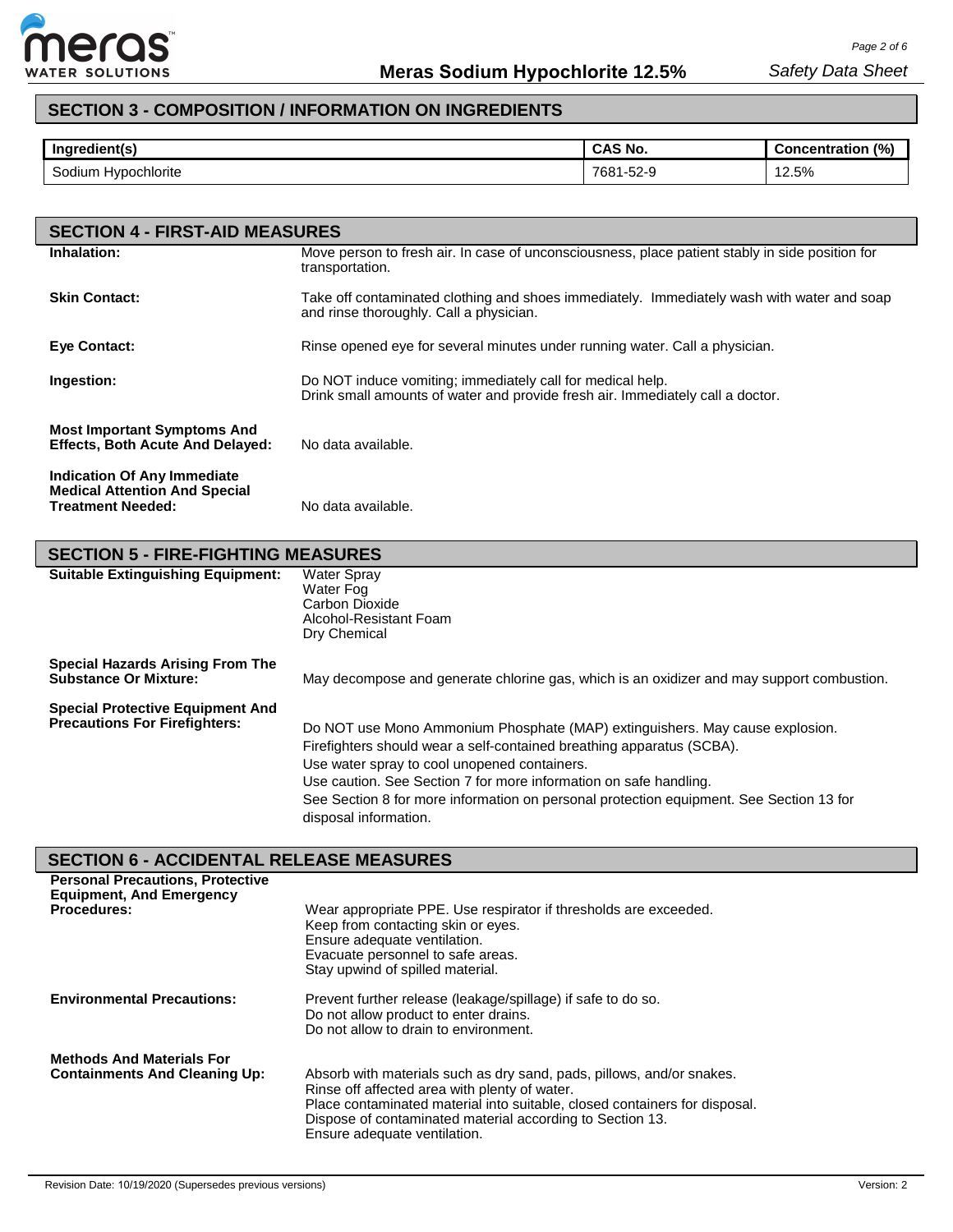

**Reference To Other Sections:** See Section 7 for information on safe handling.

See Section 8 for information on personal protection equipment. See Section 13 for information on proper disposal.

| <b>SECTION 7 - HANDLING AND STORAGE</b> |                                                                                                                                                                                                                                                                                                                                                                                                                                                                                                                      |
|-----------------------------------------|----------------------------------------------------------------------------------------------------------------------------------------------------------------------------------------------------------------------------------------------------------------------------------------------------------------------------------------------------------------------------------------------------------------------------------------------------------------------------------------------------------------------|
| <b>Handling Precautions:</b>            | Avoid contact with eyes, skin, or clothing.<br>Do not ingest.<br>Use approved containers only.<br>Keep containers closed when not in use.<br>Keep ignition sources away.<br>Do not expose containers to open flame, excessive heat, or direct sunlight.<br>Do not puncture or drop containers.<br>Handle with care and avoid spillage on the floor.<br>Keep material out of reach of children.<br>Keep material away from incompatible materials.<br>Wash thoroughly after handling.<br>Ensure adequate ventilation. |
| <b>Storage Requirements:</b>            | Keep container tightly closed.<br>Store in a well-ventilated place.<br>Do not store in direct sunlight.<br>Do not freeze.                                                                                                                                                                                                                                                                                                                                                                                            |
| <b>Incompatible Materials:</b>          | Mixing this product with ammonia, acids, detergents, or with organic materials, e.g. feces, urine,<br>etc. will release chlorine gas, which is irritating to eyes, lungs, and mucous membranes.                                                                                                                                                                                                                                                                                                                      |

### **SECTION 8 - EXPOSURE CONTROLS / PERSONAL PROTECTION**

| <b>Exposure Limits:</b> |           |           |             |             |            |         |           |         |
|-------------------------|-----------|-----------|-------------|-------------|------------|---------|-----------|---------|
| Component(s)            | CAS No.   |           | <u>OSHA</u> |             | NIOSH      |         | ACGIH     |         |
|                         |           | PEL       | Ceiling     | <u>STEL</u> | <u>REL</u> | Ceiling | TIV       | Ceiling |
| Chlorine                | 7782-50-5 | $0.5$ ppm | $0.5$ ppm   | ppm         | $0.5$ ppm  |         | $0.5$ ppm |         |

#### **Engineering Controls:**

All ventilation should be designed in accordance with OSHA standard (29 CFR 1910.94).

Use local exhaust at filling zones and where leakage and dust formation is probable. Use mechanical (general) ventilation for storage areas.

Use appropriate ventilation as required to keep Exposure Limits in Air below TLV & PEL limits.

### **Personal Protective Equipment:**

All safety equipment should be tested and approved under appropriate government standards such as NIOSH (US) or EN 166 (EU). Type of protective equipment should be selected based on concentration amount and conditions of use of this material. Full-face vapor respirator may be required as backup to engineering controls when proper engineering controls are not in place to keep TLV and PEL limits below defined thresholds. Respiratory protection must comply with 29 CFR 1910.134.

#### Eye/Face-

•Safety glasses or goggles (chemical-resistant)

Skin/Body-

•Gloves (PVC, neoprene, or nitrile) •Apron

Respiratory-

•Air-purifying respirator, if thresholds are exceeded.

General Hygiene Considerations-

•Handle in accordance with good industrial hygiene and safety practice.

•Keep away from foodstuffs, beverages, and feed.

•Wash face, hands, and any exposed skin thoroughly after handling.

•Appropriately dispose of contaminated clothing; wash before re-use, if applicable.

•Avoid contact with eyes, skin, and clothing.

### **SECTION 9 - PHYSICAL AND CHEMICAL PROPERTIES**

**Form:** Liquid **Color:** Yellow **Odor:** Slight chlorine

**Vapor Pressure (Mm Hg):** 12.1 Mm Hg @ 68° F **Vapor Density:** 2.61 (air = 1) **Relative Density:** 10.01 lbs/gal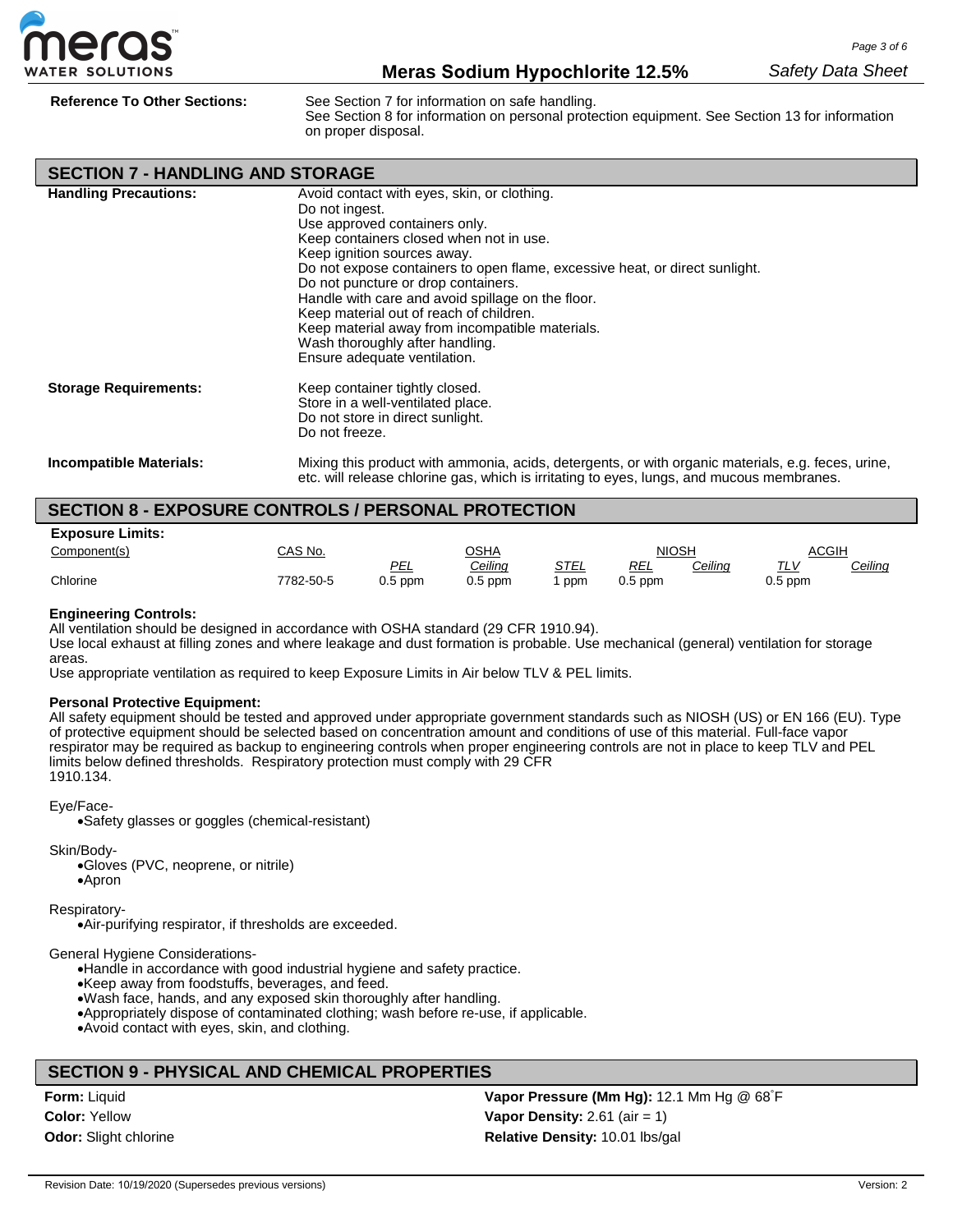

**pH:** 12-12.5

**Melting/Freezing Point:** -17° F **Initial Boiling Point and Boiling Range:** 230° F **Flash Point:** No data available. **Evaporation Rate:** No data available. **Flammability (Solid, Gas):** No data available. **Upper/Lower Flammability or Explosive Limits:** No data available.

**Specific Gravity:** 1.2 **Solubility in Water:** No data available. **Partition Coefficient (N-Octanol/Water):** No data available. **Auto Ignition Temperature:** N/A **Decomposition Temperature:** No data available. **Viscosity:** No data available. **Volatiles (% By Weight):** No data available. **Volatile Organic Compounds (VOC's):** No data available.

## **SECTION 10 - STABILITY AND REACTIVITY**

**Reactivity:** Not reactive under normal and ambient conditions

**Chemical Stability:** Stable under normal and ambient conditions.

**Possibility of Hazardous Reactions:** May develop chlorine if mixed with acidic solutions.

**Conditions to Avoid:** Incompatibilities, flames, ignition sources.

**Incompatible Materials:** Oxidizing agents, acids, nitrogen containing organics, metals, iron, copper, nickel, cobalt, organic materials, and ammonia.

**Hazardous Decomposition Products:** All Sodium Hypochlorite decomposition is dependent on temperature. For any given temperature, the higher the strength, the faster it decomposes. In summary, for every 10°C increase in storage temperature, the sodium hypochlorite will decompose at an increased rate factor of approximately 3.5.

### **SECTION 11 - TOXICOLOGICAL INFORMATION**

| <b>Routes of Entry:</b>                                                                              | Eyes, skin, ingestion, dermal absorption.                                            |
|------------------------------------------------------------------------------------------------------|--------------------------------------------------------------------------------------|
| <b>Acute Toxicity:</b><br>Oral Toxicity (LD <sub>50</sub> )-<br>Dermal Toxicity (LD <sub>50</sub> )- | $3-5$ g/kg (Rat)<br>>2 g/kg (Rabbit)                                                 |
| <b>Primary Eye Irritation:</b><br><b>Primary Skin Irritation:</b>                                    | Corrosive<br>Corrosive                                                               |
| Sensitization:                                                                                       | No data available.                                                                   |
| Carcinogenicity:<br>IARC-<br>ACGIH-<br>NTP-<br>OSHA-                                                 | No data available.<br>No data available.<br>No data available.<br>No data available. |
| <b>Reproductive Toxicity:</b>                                                                        | No data available.                                                                   |
| <b>Specific Target Organ Toxicity-</b><br><b>Single Exposure:</b>                                    | No data available.                                                                   |
| <b>Specific Target Organ Toxicity-</b><br><b>Repeated Exposure:</b>                                  | No data available.                                                                   |
| <b>Aspiration Hazard:</b>                                                                            | No data available.                                                                   |

### **SECTION 12 - ECOLOGICAL INFORMATION**

| <b>Ecotoxicity:</b>           |                                                                     |
|-------------------------------|---------------------------------------------------------------------|
| Toxicity to Fish-             | LC <sub>50</sub> - Atlantic Herring: 0.033-0.097 mg/l (96 H)        |
|                               | LC <sub>50</sub> - Shiner Perch: 0.045-0.098 mg/l (96 H)            |
|                               | LC <sub>50</sub> - Pink Salmon: 0.023-0.052 mg/l (96 H)             |
|                               | LC <sub>50</sub> - Fat Head Minnow: 0.22-0.62 mg/l (96 H)           |
| Toxicity to Daphnia and Other |                                                                     |
| Aquatic Invertebrates-        | LC <sub>50</sub> - Water Flea (daphnia magna): 0.07-0.7 mg/l (24 H) |
|                               | LC <sub>50</sub> - Fresh Water Shrimp: 0.4 mg/l (96 H)              |
|                               | LC <sub>50</sub> - Grass Shrimp: $0.52$ mg/l ( $96$ H)              |
|                               |                                                                     |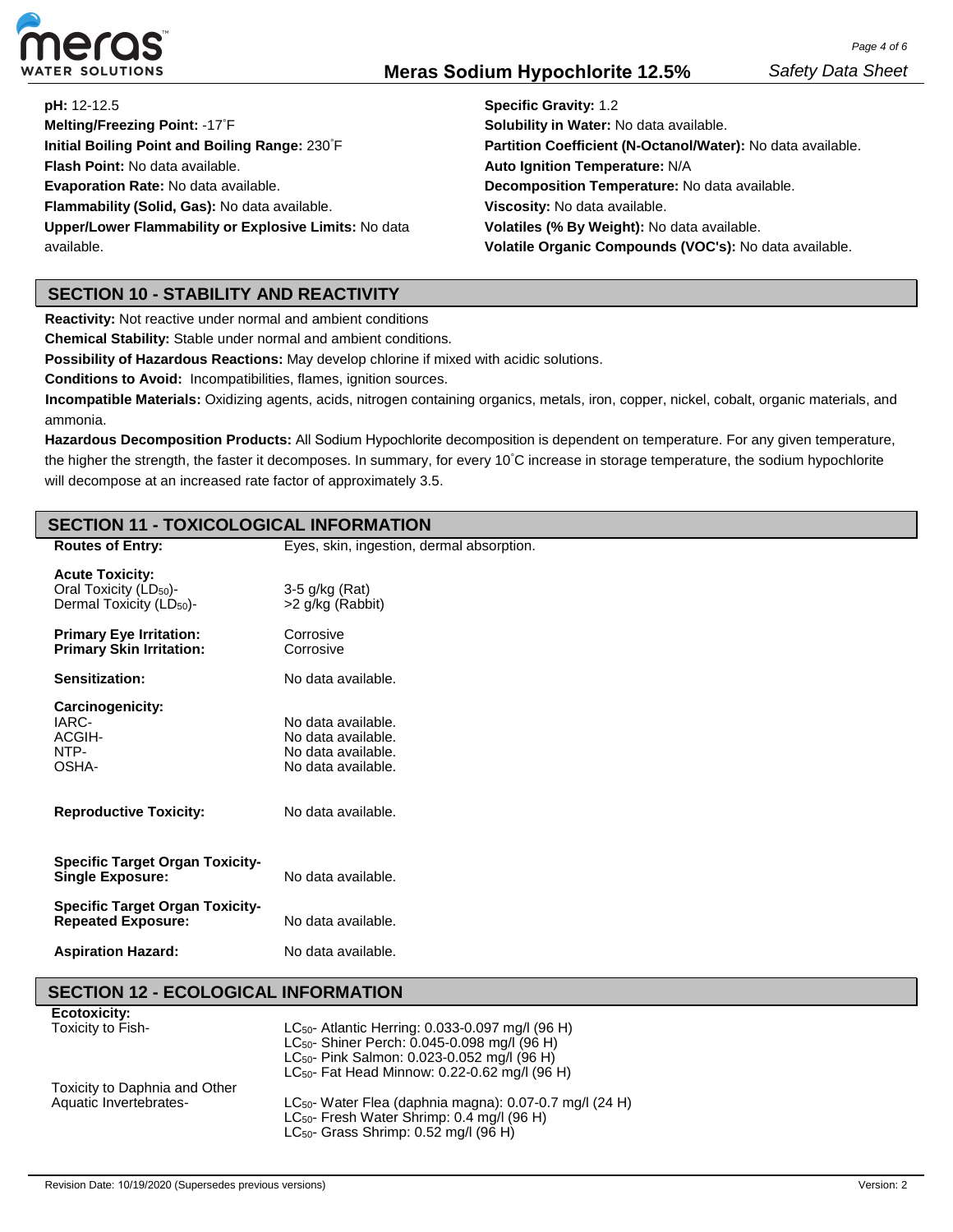

| <b>Persistence and Degradability:</b>                                                                                                                                                                    | In fresh water, sodium hypochlorite breaks down rapidly into non-toxic compounds when exposed<br>to sunlight. In seawater, chlorine levels decline rapidly; however, hypobromite (which is acutely<br>toxic to aquatic organisms) is formed. EPA believes that the risk of acute exposure to aquatic<br>organisms is sufficiently mitigated by precautionary labeling and National Pollutant Discharge<br>Elimination System (NPDES) permit requirements.<br>This material is inorganic and not subject to biodegradation. |
|----------------------------------------------------------------------------------------------------------------------------------------------------------------------------------------------------------|----------------------------------------------------------------------------------------------------------------------------------------------------------------------------------------------------------------------------------------------------------------------------------------------------------------------------------------------------------------------------------------------------------------------------------------------------------------------------------------------------------------------------|
| <b>Bioaccumulation Potential:</b>                                                                                                                                                                        | This material is not expected to bioconcentrate in organisms.                                                                                                                                                                                                                                                                                                                                                                                                                                                              |
| <b>Mobility in Soil:</b>                                                                                                                                                                                 | No data available.                                                                                                                                                                                                                                                                                                                                                                                                                                                                                                         |
| <b>Results of PBT and vPvB</b><br>Assessment:                                                                                                                                                            | Not conducted.                                                                                                                                                                                                                                                                                                                                                                                                                                                                                                             |
| Not readily biodegradable. Water polluting material. May be harmful to the environment if released<br><b>Other Adverse Effects:</b><br>in large quantities. This material is very toxic to aquatic life. |                                                                                                                                                                                                                                                                                                                                                                                                                                                                                                                            |

### **SECTION 13 - DISPOSAL CONSIDERATIONS**

| <b>Recommendation:</b>  | Hazardous wastes shall be managed responsibly.<br>Contact a licensed professional waste disposal service to dispose of this material.<br>Do not allow product to reach the sewage system.<br>Disposal must comply will local, state, and federal regulations.<br>Do not discharge effluent containing this product into lakes, streams, ponds, estuaries, oceans, or<br>other waters unless in accordance with the requirements of an NPDES permit. |
|-------------------------|-----------------------------------------------------------------------------------------------------------------------------------------------------------------------------------------------------------------------------------------------------------------------------------------------------------------------------------------------------------------------------------------------------------------------------------------------------|
| <b>Cleansing agent:</b> | Water should be used as a cleansing agent to rinse containers and/or soiled PPE.                                                                                                                                                                                                                                                                                                                                                                    |

## **SECTION 14 - TRANSPORTATION INFORMATION**

**US DOT** UN Number: 1791 Class: 8 Packing Group: III Proper Shipping Name: Hypochlorite Solutions (Sodium Hypochlorite) Marine Pollutant: Yes



Corrosiv

### **IMDG**

UN Number: 1791 Class: 8 Packing Group: III EMS-No.: F-A, S-B Proper Shipping Name: Hypochlorite Solutions (Sodium Hypochlorite)

### **IATA**

UN Number: 1791 Class: 8 Packing Group: III Proper Shipping Name: Hypochlorite Solutions (Sodium Hypochlorite)

### *Limited Quantity:* <1.3 gallons

(Product is exempt from certain regulations when shipping limited quantities)

### **SECTION 15 - REGULATORY INFORMATION**

### **EPA Registration No.:**

**Cal DPR Registration No.:**

|                                  |           | <b>EPCRA EHS</b> |           | <b>CERCLA HS</b> | <b>CAA 112r</b> | EPCRA 313 | <b>Prop 65 Listed</b> |
|----------------------------------|-----------|------------------|-----------|------------------|-----------------|-----------|-----------------------|
| <b>Listed Hazardous Chemical</b> | CAS No.   | RQ (lbs)         | TPQ (lbs) | RQ (lbs)         | TQ (lbs)        |           |                       |
| Sodium Hypochlorite              | 7681-52-9 |                  |           | 100              |                 |           |                       |